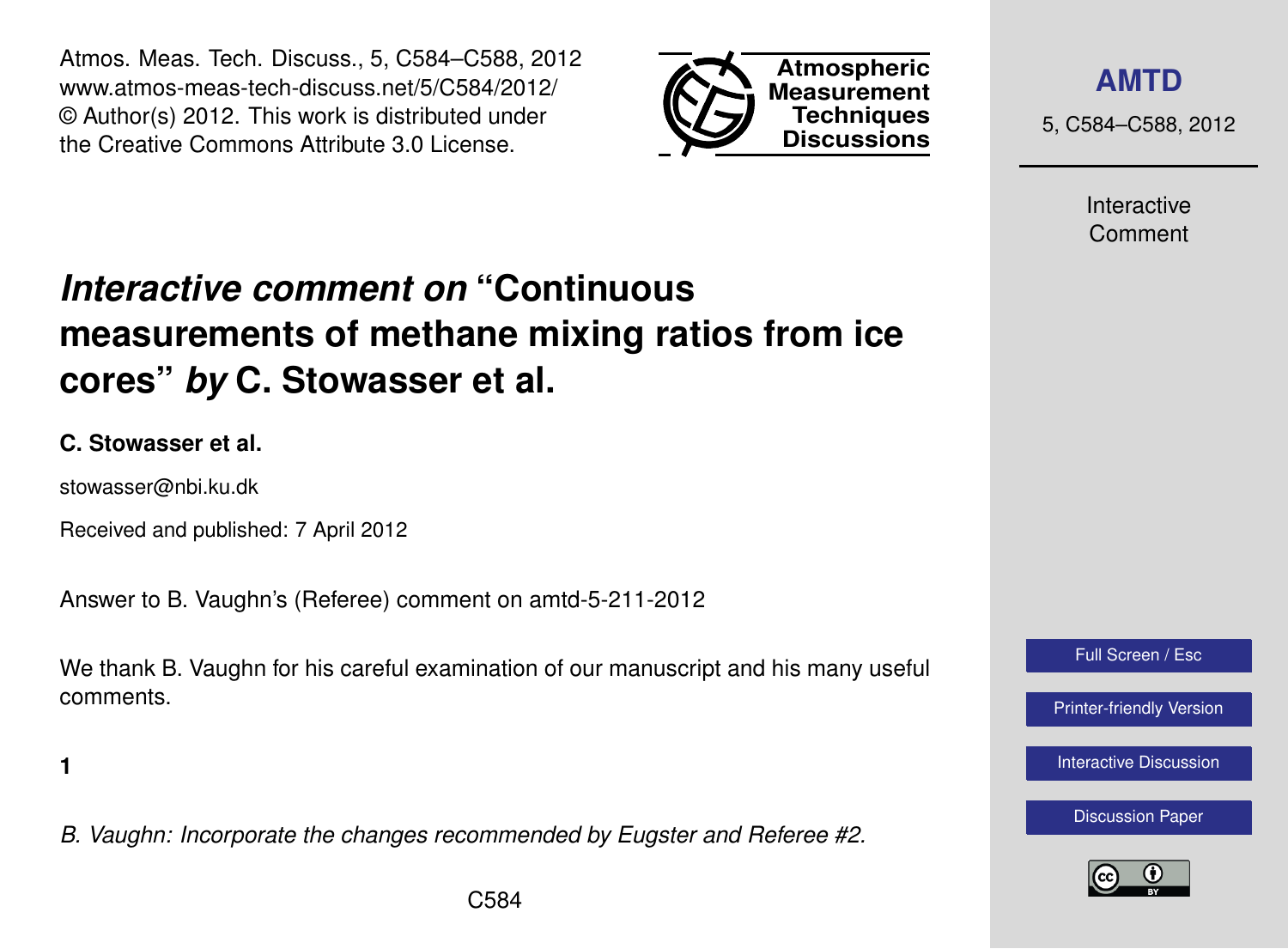Stowasser et al.: Done (see author's replies to comments of referees #1 and #2)

**2**

*B. Vaughn: Page 215. When describing the performance of the gas extraction module as being dependent on the pressure gradient over the hydrophobic membrane, it is not entirely clear from the text as to how this was achieved. Down-stream pressure control within the cavity is explained, but (unless I missed it), not within the micro-module. For example, do pressure pulses from the peristaltic pump interfere with the pressure regime in the gas extraction system, or is that not a problem? A brief explanation would help.*

Stowasser et al.: The downstream pressure control of the cavity does also control the pressure at the hydrophobic membrane. Variations in the water to gas ratio introduce p-fluctuations at the membrane. Thus the pressure stabilization at the membrane is not as precise (700  $\pm$  20 mbar) whereas the cavity pressure is controlled to set point  $\pm 0.05$  mbar (p.221, l.26).

We did not observe any pressure fluctuations that follow the rotation frequency of the peristaltic pumps.

We changed this paragraph to:

"Pressure at the gas side of the gas extraction module is indirectly regulated to 700  $\pm$  20 mbar by the internal electronic pressure regulator of the WS-CRDS, which primarily controls pressure in the sample cavity (EPC Proportional Control Valve, **[AMTD](http://www.atmos-meas-tech-discuss.net)**

5, C584–C588, 2012

Interactive Comment



[Printer-friendly Version](http://www.atmos-meas-tech-discuss.net/5/C584/2012/amtd-5-C584-2012-print.pdf)

[Interactive Discussion](http://www.atmos-meas-tech-discuss.net/5/211/2012/amtd-5-211-2012-discussion.html)

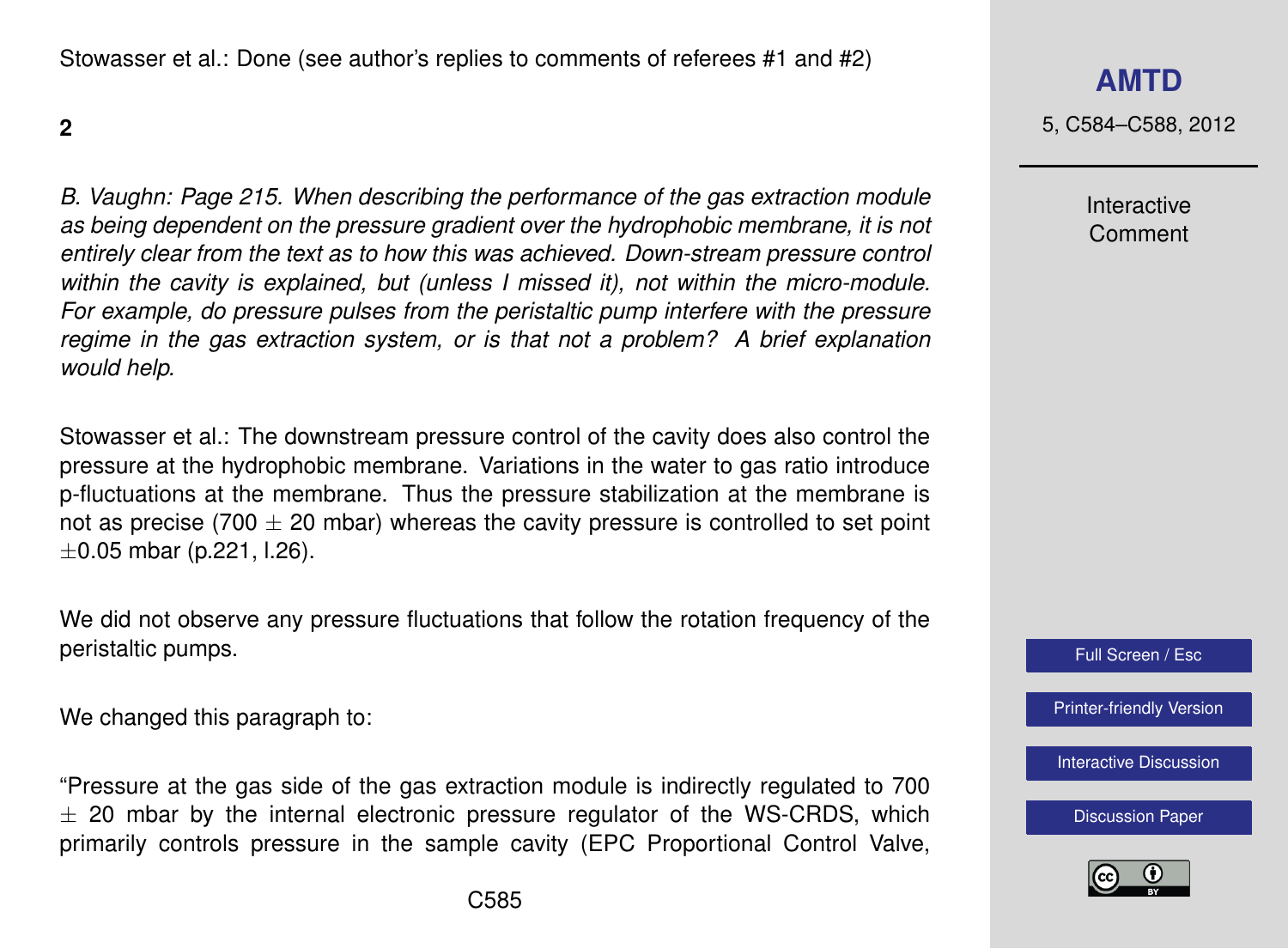EPCA06SSVXAA, Parker Hannifin Corporation). This results in a pressure gradient of approximately 300 mbar across the hydrophobic membrane of the module, which is sufficient to extract all the air bubbles from the sample stream. Variations in the water-to-gas ratio in the sample stream as well as changes in the experimental setup (e.g. degradation of peristaltic pump tubing) introduce the observed pressure fluctuations of  $\pm 20$  mbar at the gas side of the gas extraction module. In this experimental setup pressure is kept constant only on the gas side: An additional pressure regulator on the water side of the gas extraction module could improve the stability of the gas extraction."

#### **3**

*B. Vaughn: Referee #2 questions the 300 ppmv moisture level achieved with the Nafion drying system, which was measured by the WS-CRDS analyzer. It might be explained by the fact the analyzer may simply not be that well calibrated at this low end?*

Stowasser et al.: See answer to referee #2.

#### **4**

*B. Vaughn: Page 216, lines 17-18, typo/wording. "To prevent air reaches the gas extraction module*. . .*" should read "To prevent air from reaching the gas extraction module*. . .*".*

Stowasser et al.: Done.

#### **[AMTD](http://www.atmos-meas-tech-discuss.net)**

5, C584–C588, 2012

Interactive Comment

Full Screen / Esc

[Printer-friendly Version](http://www.atmos-meas-tech-discuss.net/5/C584/2012/amtd-5-C584-2012-print.pdf)

[Interactive Discussion](http://www.atmos-meas-tech-discuss.net/5/211/2012/amtd-5-211-2012-discussion.html)

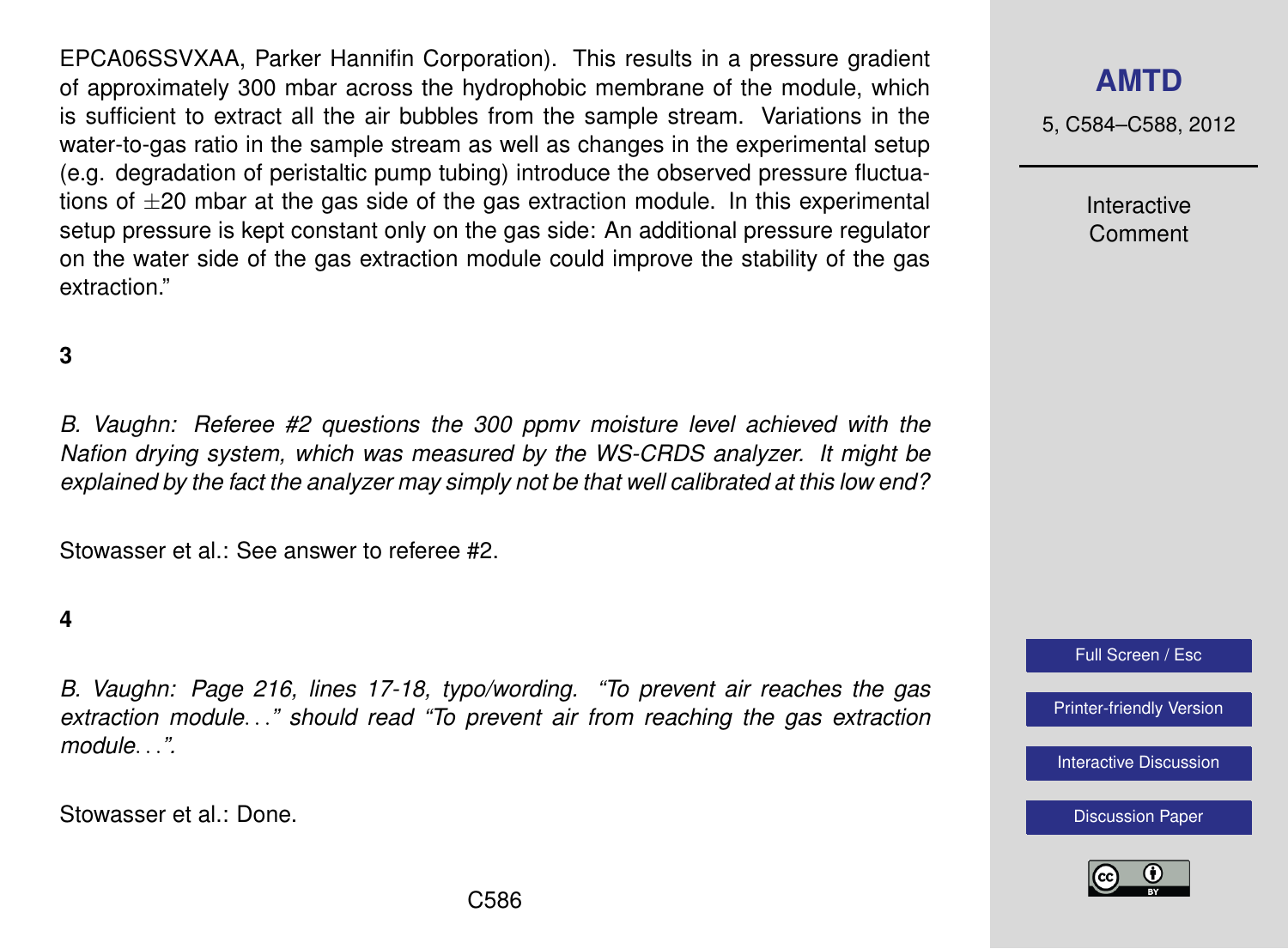*B. Vaughn: Page 223, lines 4-5. To improve resolution, the pressure in the cavity was reduced from 225 mbar to 60 mbar. No mention is made if any tests were made to determine the optimum modified pressure. Could lower pressure work, or is this the practical limit. This might be useful to readers.*

Stowasser et al.: Lower pressure does work and has been tested since then (30 mbar). When the measurements were taken, only the 60 mbar had been tested. 60 mbar was a recommendation from the manufacturer.

We added a footnote on page 23, l.5:

"The reduced cavity pressure of 60 mbar was a recommendation of the manufacturer. Since then a reduced cavity pressure of 30 mbar was tested successfully with this instrument. It is noteworthy that the standard deviation of  $CH<sub>4</sub>$  mixing ratio measurements becomes worse with lower cavity pressure."

#### **6**

*B. Vaughn: The plots in Figure 4 need labels for A & B. It would also help to explain that the green lines are the ice core measurements in 4A. Could better results be obtained by using a suite of CH*<sup>4</sup> *concentration standards so that the calibration sequence could end with air that would be closer to the value of samples (as determined from the most recently analyzed core)? Less ice might be lost to memory of the system?*

### **[AMTD](http://www.atmos-meas-tech-discuss.net)**

5, C584–C588, 2012

Interactive Comment

Full Screen / Esc

[Printer-friendly Version](http://www.atmos-meas-tech-discuss.net/5/C584/2012/amtd-5-C584-2012-print.pdf)

[Interactive Discussion](http://www.atmos-meas-tech-discuss.net/5/211/2012/amtd-5-211-2012-discussion.html)